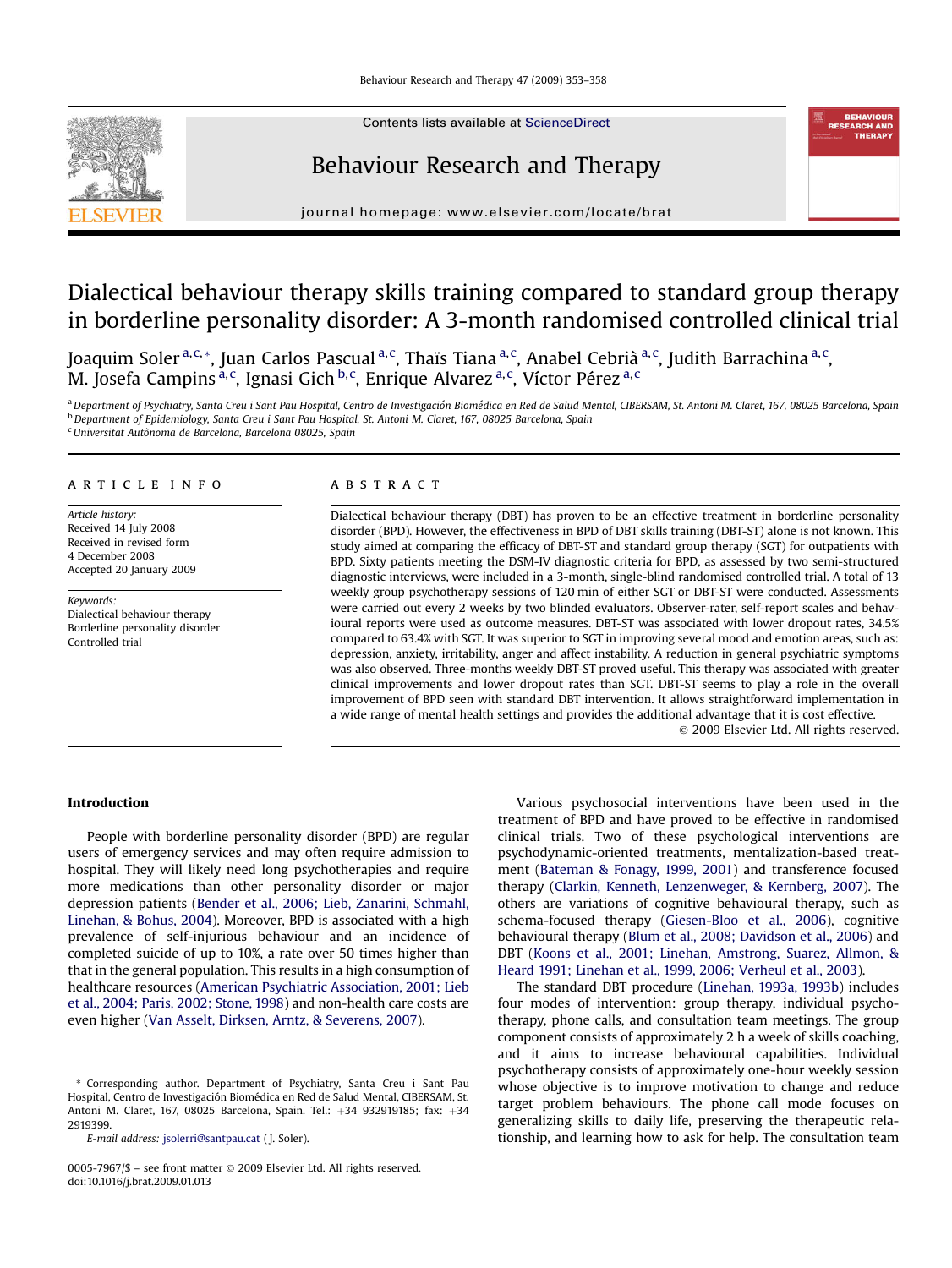meetings are attended by all the therapists using DBT and they are held weekly. These meetings aim to provide support for therapists, maintain motivation and adherence to the treatment model, and help to prevent burn out.

Although several studies have introduced modifications in the application of the original design, these adaptations have adjusted DBT to other settings, such as BPD inpatients ([Bohus et al., 2004\)](#page--1-0) or to other disorders, such as binge eating disorder [\(Telch, Agras, &](#page--1-0) [Linehan, 2001](#page--1-0)).

One study using this standard DBT treatment for BPD [\(Lin](#page--1-0)[denboim, Comtois, & Linehan, 2007](#page--1-0)) focused especially on the group component. The authors examined the type and frequency of skills practised by patients receiving one year of standard DBT as a part of a clinical trial [\(Linehan et al., 2006](#page--1-0)). This study addressed several questions regarding the skills in standard DBT treatment. In contrast with what is traditionally expected concerning compliance in BPD patients, they reported using some skills regularly, a minimum of at least one skill on most days. The average was more than four skills per day during the one year of treatment. This skills practice increased over the course of treatment, especially in the first months of the therapy. Another finding of interest was that patients preferred to use skills aimed at acceptance rather than change. Although it seems clear that the group mode of DBT in BPD may be partially responsible for the positive outcomes reported in this setting, there is no evidence that DBT-ST treatment is an efficacious intervention without the individual DBT therapy mode. In a nonpublished study, Linehan et al. ([Linehan, 1993a\)](#page--1-0) assigned a subgroup of BPD patients receiving non-DBT individual therapy to DBT-ST. The results suggested that adding DBT-ST to non-DBT individual therapy was no more effective than non-DBT individual therapy, and less effective than individual DBT plus DBT-ST treatment. Only one controlled study has been published ([Springer, Lohr, Buchtel, & Silk, 1996](#page--1-0)) to date. It compares contentreduced DBT-ST to a non-psychotherapeutic discussion group. Subjects in both groups significantly improved in most change measures although no significant between-group differences were found. The findings from this study are limited because treatment was short (13 weekdays), the sample characteristics were not homogenous (inpatients with different personality disorders), diagnosis was made by means of a self-reported questionnaire, and considerable modifications were introduced in the standard content of DBT skills training (e.g. the Mindfulness module was not taught).

Skills training is an essential element in DBT treatment in view of the skills deficit underlying BPD. It can be conceptualised as a set of abilities to manage emotional instability and has been adapted to and tested in other diagnoses. In a controlled study that compared an adapted 20-session DBT-ST to waiting list condition in binge eating disorder ([Telch et al., 2001](#page--1-0)), the intervention was associated with a decrease in binge eating behaviour immediately post treatment and at 6-months follow-up. Similarly, DBT-ST plus medication and scheduled telephone coaching have been successfully adapted to treat older depressed patients and have been associated with an improvement in depressive symptoms compared with medication ([Lynch, Morse, Mendelson, & Robins, 2003](#page--1-0)).

Although skills training is thought to play an important role in DBT treatment, is frequently used by BPD patients and have proved to be useful in other disorders such as binge eating disorder or depression, they are not adequately been tested in BPD patients. The aim of this randomised controlled clinical trial was to evaluate whether skills training, one of the four modes of DBT intervention, was sufficient to induce an observable improvement in people with BPD in comparison with standard group therapy (SGT) administered over the same number of hours in a 3-month period.

#### Method

#### Participants

A total of 63 patients were included (participants were recruited from outpatient facilities and emergency service). Inclusion criteria consisted of: 1) meeting the DSM-IV diagnostic criteria for BPD as assessed by two semi-structured diagnostic interviews: the Structured Clinical Interview for DSM-IV Axis II Disorders (SCID-II; Gómez-Beneyto et al., 1994) and the Revised Diagnostic Interview for Borderlines (DIB-R; [Barrachina et al., 2004](#page--1-0)); 2) age between 18 and 45 years; 3) no comorbidity with schizophrenia, drug-induced psychosis, organic brain syndrome, alcohol or other psychoactive substance dependence, bipolar disorder, mental retardation, or major depressive episode in course; 4) Clinical Global Impression of Severity (CGI-S; [Guy, 1976\)](#page--1-0) score  $\geq$  4; 5) no current psychotherapy.

This study was approved by the clinical research ethics review board at our centre. After giving a full description of the study, written informed consent was obtained from all participants.

#### Study design and procedure

This was a single-centre, randomised, single-blind, two-group clinical trial. Blocks of four generated using the SPSS software program served for the randomisation to DBT-ST or SGT.

Subjects included in the study had two interview visits to establish a pre-intervention baseline. No therapeutic intervention was carried out in this phase. All participants were then randomised to DBT-ST or SGT group psychotherapy intervention (13 weekly sessions). During the therapy period, participants were evaluated every 2 weeks by experienced psychiatrists. Subjects were instructed not to disclose any information about the group (topics, group members or therapists) to maintain blind conditions. Both interventions, DBT-ST and SGT, consisted of thirteen psychotherapy sessions of 120 min each, conducted by 2 therapists (a male and a female) for each group, in groups of 9–11 participants. During the study, participants did not receive any other individual or group psychotherapy. The two therapies were conducted at different times to avoid participants meeting the members of the other group. The DBT format used was adapted from the standard version ([Linehan, 1993a, 1993b](#page--1-0)), applying one of the four modes of intervention: skills training. DBT-ST included all the original skills. These skills can be divided into those that promote change, interpersonal effectiveness and emotional regulation skills, and those that promote acceptance, mindfulness and distress tolerance skills.

Interpersonal effectiveness: training in interpersonal problem solving and assertion. It deals with learning strategies to ask for what one needs, to say no to requests when appropriate, and to achieve interpersonal goals, while taking care of relationships and self-respect.

Emotion regulation: learning skills to decrease labile affect. It includes learning to identify, label and describe emotions, using mindfulness on emotion experience, reducing vulnerability to negative emotions, increasing the occurrence of positive emotions, and acting in an opposite manner to motivational tendency associated with negative emotion.

Mindfulness: developing attentional control, nonjudgemental awareness and sense of true self. Participants learn to simply observe and then describe events, thoughts, emotions and body sensations, and fully participate in their actions and experiences in a non-evaluative manner, focusing on one thing at a time and reorienting attention when distracted.

Distress tolerance: focusing on acceptance of painful emotions without trying to change them. The module is divided into crisis survival skills which are short-term strategies to tolerate a stressful